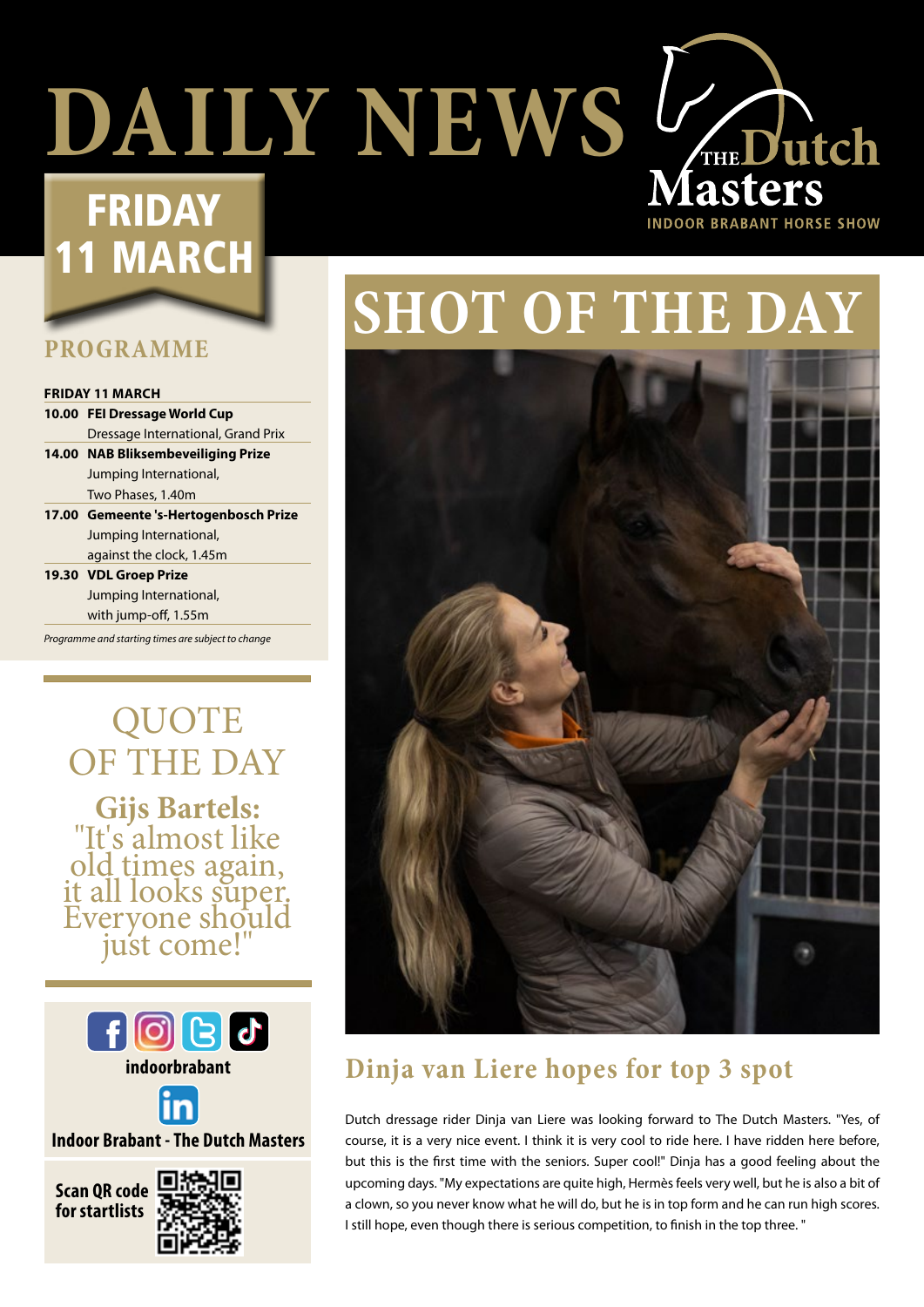#### **DAILY NEWS FRIDAY 11 MARCH**



**Katy Johns (24) Groom of Sanne Thijssen**

What do you like most about this profession: working with animals and the variety of different things.

What do you like least about this profession: travelling longs hours

Most special moment: winning the Grand Prix of Rotterdam

Favourite horse and why: Connie (Con Quidam) - he loves the sport and the attention, he knows he is special and when it counts.



Agterberg has been responsible for the soil at The Dutch Masters since 1998. It is a big job every year. Director Ton Agterberg: "Last Friday we started with the preparations and on Monday morning we left for 's-Hertogenbosch with about 15 men and 1400 m3 of sand. We finished at 7 o'clock on Monday evening." For

the rest of the week and during the event, four people will remain present for maintenance. "We always stay on top of things, we want to deliver top quality." Ton has seen The Dutch Masters change over the years, "it's so much nicer and tighter now. Everything is super here."



**Monaco**  (Cassini II x Contender) 2009, Holstein **Rider:** Harrie Smolders

Favourite snack: Carrots Distinguishing characteristics: He's a bit of a joker and has a very nice personality Best win: 2nd place Rolex Grand Prix in Geneva 2021



Ward van de Berk has been involved as stable master at The Dutch Masters for almost 30 years. "I started in the glass hall with Jan Vermulst, who has seen all the editions. At that time, we had to be present day and night. Now we have moved to a bigger location. For us, Thursday and Friday are the busiest days because the horses all arrive then. We have to make sure that everyone is in the right place and we are also the first point of contact for the grooms." When is Ward, who lives in Sint Oedenrode, a satisfied man: "When everyone

is in the right place and happy. There are always some last minute changes of course, but we always find a good solution for that." The stable manager has also experienced a few exciting moments over the years. "I remember the fire that broke out in Leon Thijssen's truck and the time there was a huge storm. We then put all the trucks in front of the tents to prevent them from being blown over. One of the most beautiful moments for me was the World Cup final in 1994 when Jos Lansink won the World Cup."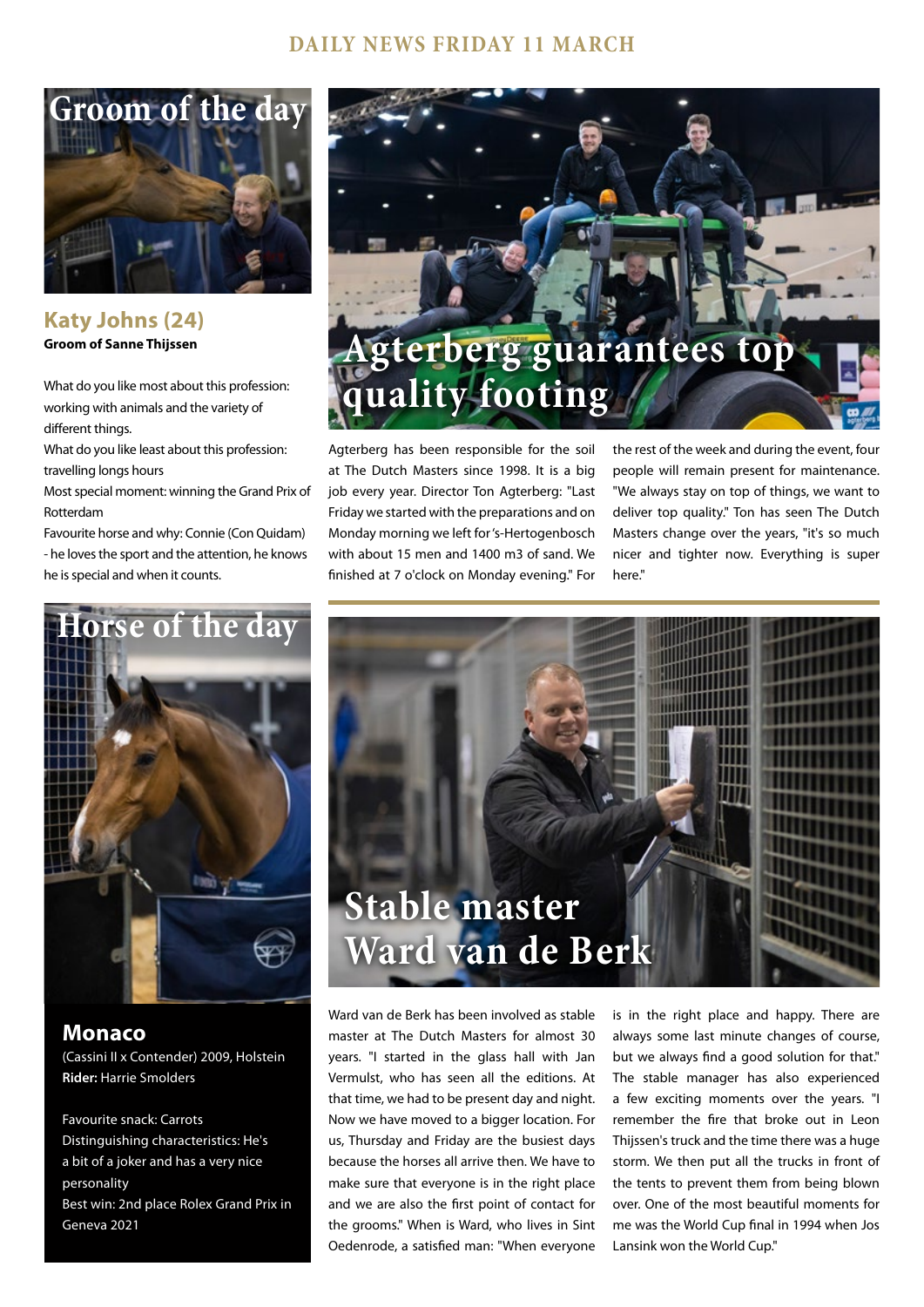#### **DAILY NEWS FRIDAY 11 MARCH**